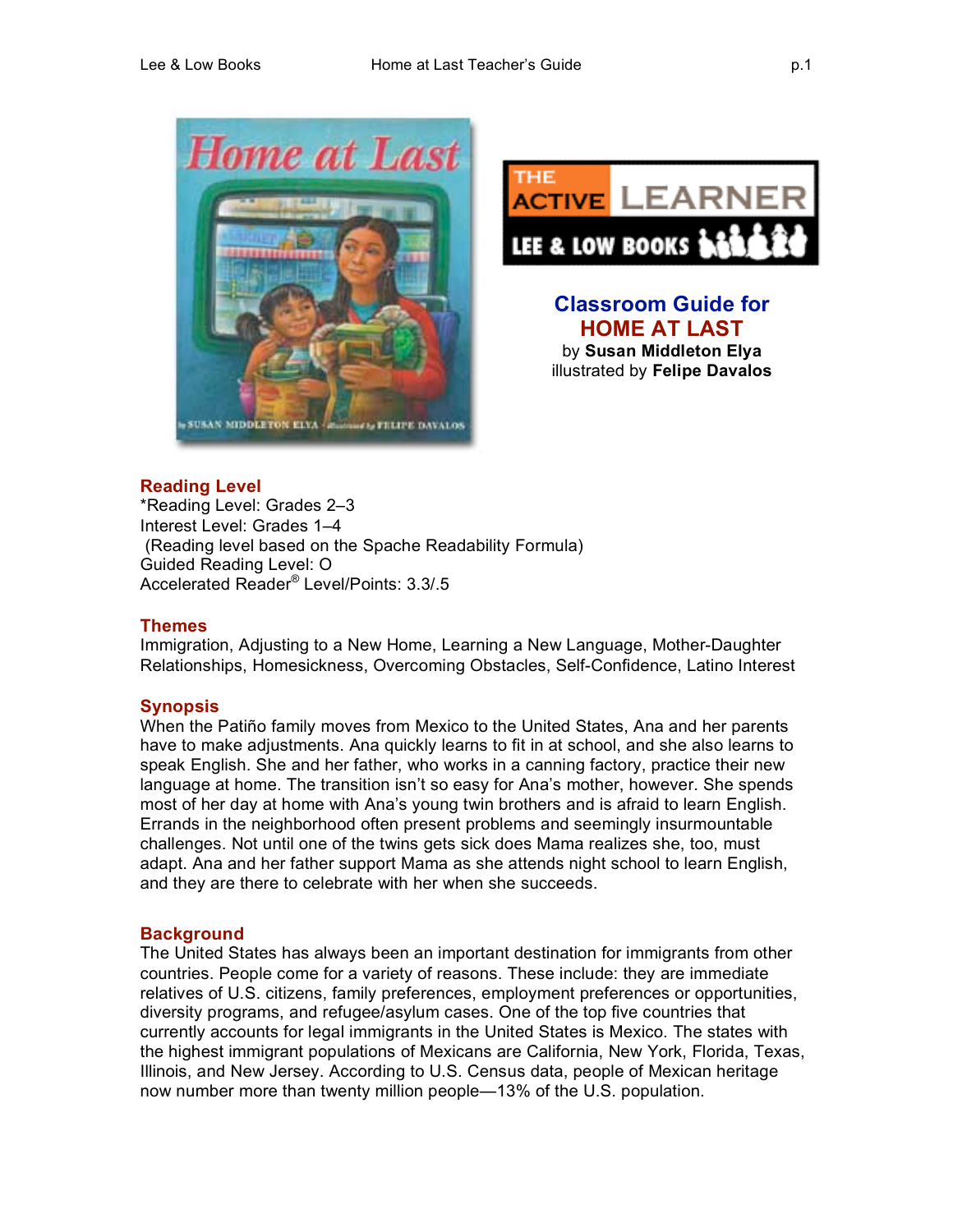## **BEFORE READING**

#### **Prereading Focus Questions**

Before reading the book, you may wish to have students discuss one or more of the following questions as a motivation for reading.

- 1. What do you think it would be like to move to another country? What do you think would be different? Why is it sometimes hard to change?
- 2. How can we help new students in who come to our class or school from a foreign country?
- 3. What are some things you can learn from newcomers to our school or your community?
- 4. How do you feel before you have to take a test? What do you do to prepare for a test?
- 5. How do you think language can be both a barrier to and a means of communication?

#### **Teacher Tip**

Home at Last is a good addition to your back-to-school collection. You may also wish to include this book as part of your reading for Hispanic Heritage Month, which is observed from September 15 to October 15.

#### **Exploring the Book**

Display the book cover and read aloud the title. Ask students where they think home is in the story. What do they think the title means?

Have students study the front and back cover illustrations. Ask students where they think the girl and her mother are. Where have they been? Where do you think they are going? Where do you think the father is? What is he thinking?

Share the dedications on page 3 with students. Ask students what clues the dedications offer about the story.

#### **Setting a Purpose for Reading**

Have students read to find out about the people depicted on the book's cover, and where their home is.

#### **Vocabulary**

Write the following words on the chalkboard. Point out that the words are all verbs in their present tense forms. Tell students that each word appears in the story in the past tense. Have students copy the words as a list and then write the past tense form alongside each word when they find it. Remind students that some verbs change their spellings in the past tense form, and other verbs have irregular past tense forms.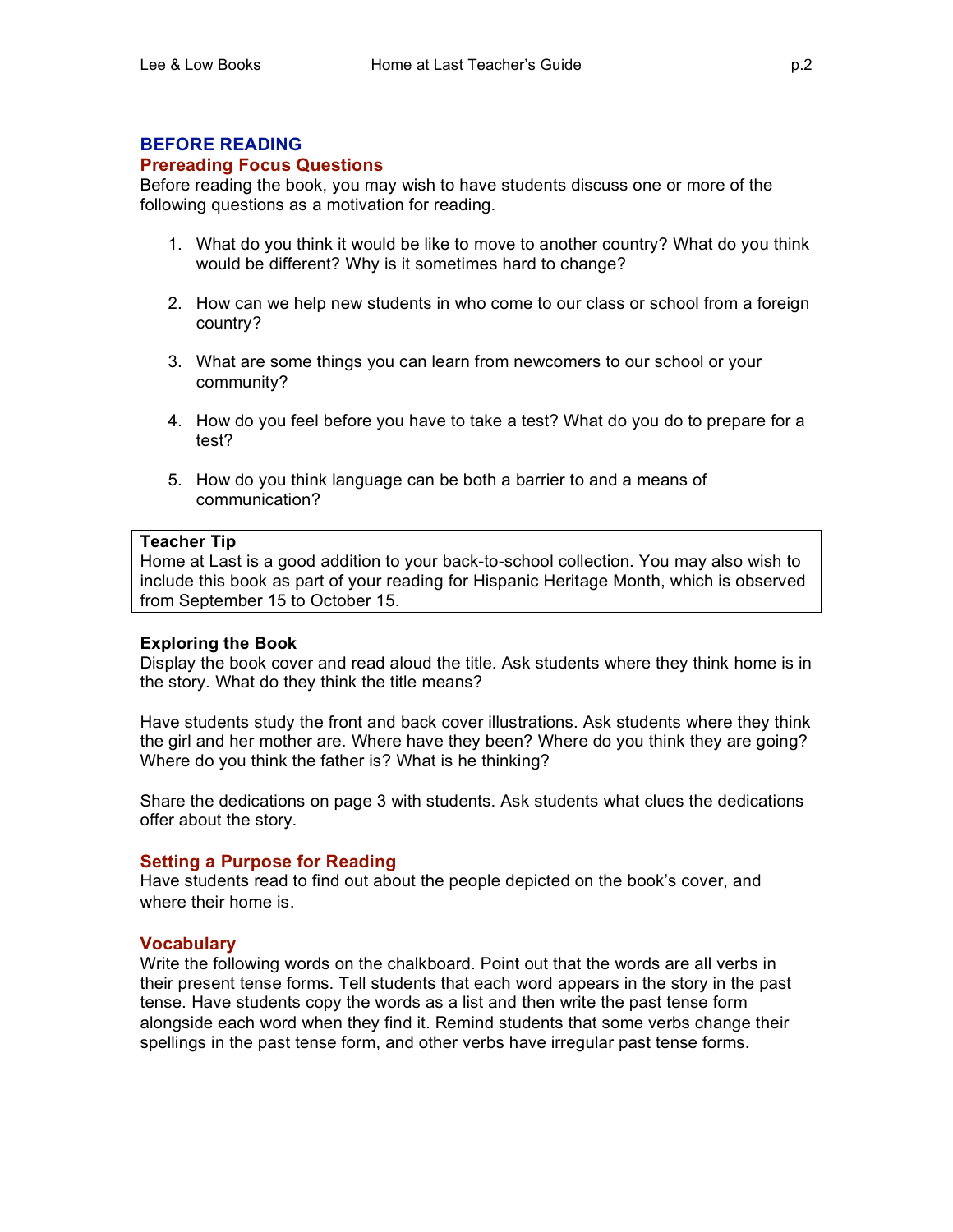After students have paired all the present and past tense words, let them work with partners to take turns using each present tense and past tense word in sentences. Encourage students to use a dictionary if they are unsure of a word's meaning.

| enroll | surround | practice   |
|--------|----------|------------|
| boil   | suggest  | overcharge |
| snap   | shoo     | trudge     |
| pace   | nod      | find       |
| borrow | choose   | wave       |
| wonder | stand    | ring       |
| grab   | notice   | hurry      |

## **AFTER READING ACTIVITIES Discussion Questions**

After students have read the book, use these or similar questions to generate discussion, review comprehension, and develop students' understanding of the book. Encourage students to refer back to the text and illustrations to support their responses.

- 1. Why do you think the Patiño family has come to the United States?
- 2. What food is probably canned at the factory where Ana's father works? Why do you think so?
- 3. Why does Ana like her new school?
- 4. Why do you think Ana's mother is reluctant to learn English? Why might it be harder for her than for Ana and Papá?
- 5. How do some people treat Mamá when they can't understand her?
- 6. Why does Mamá finally agree to learn English?
- 7. How do you think Mamá feels when she starts her classes? Why does she learn to like them?
- 8. Why is Mamá able to get chicken on sale the second time?
- 9. Why does Mamá say "We're home" at the end of the story?
- 10. Why will it be easier for Ana and her family once her mother knows English?

#### **Literature Circles\***

If you are using literature circles during reading time, students might find the following suggestions helpful in focusing on the different roles of the group members.

- The **Questioner** might use questions similar to those in the Discussion Question section of this guide.
- The **Passage Locator** might look for passages that convey Mamá's feelings as she tries to cope with her new home.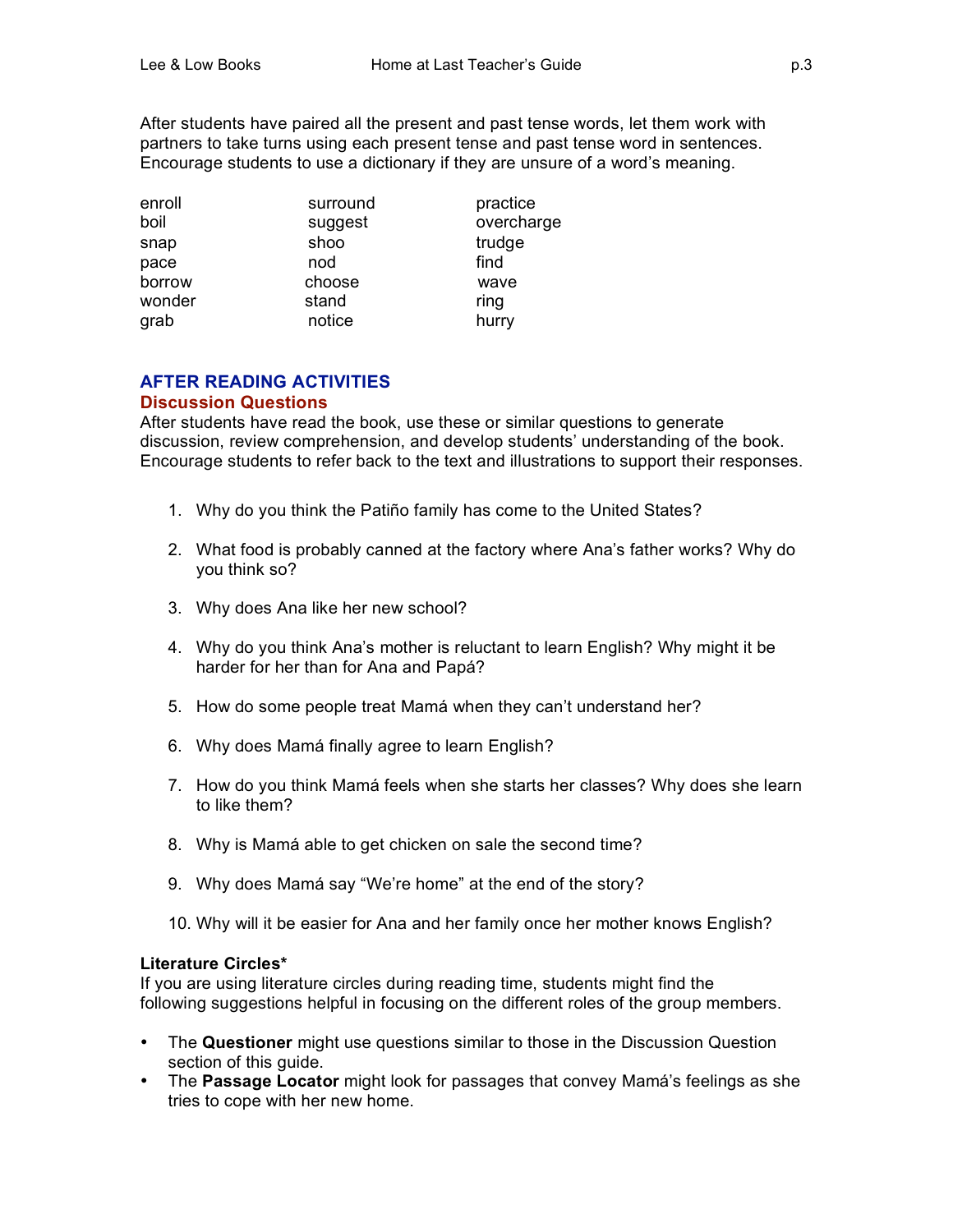- The **Illustrator** might create pictures of scenes not shown in the book, such as Papá working at the canning factory.
- The **Connector** might find other books about immigrant families.
- The **Summarizer** should provide a brief summary of the group's reading and discussion points for each meeting.
- The **Investigator** might find books about life in Mexico.

**\***There are many resource books available with more information about organizing and implementing literature circles. Two such books you may wish to refer to are: *Literature Circles: Voice and Choice in the Student-Centered Classroom* by Harvey Daniels (Stenhouse, 1994) and *Literature Circles Resource Guide* by Bonnie Campbell Hill, Katherine L. Schlick Noe, and Nancy J. Johnson (Christopher-Gordon, 2000).

# **Reader's Response**

Use the following questions or similar ones to help students practice active reading and personalize what they have read. Suggest that students respond in reader's journals, oral discussion, or drawings.

- 1. What did you learn about communication in this book? Do you think it's a good idea to learn another language someday? Why?
- 2. How are the illustrations important to this book? How do they help you understand the characters and their feelings?
- 3. How will the experiences of Ana's twin brothers in the United States differ from hers?
- 4. How do the family members in this story show they care for one another?

## **Other Writing Activities**

You may wish to have students participate in one or more of the following writing activities. Set aside time for students to share and discuss their work.

- 1. The Patiños come from Mexico. Where is your family originally from? Interview a family member to find out and then write a paragraph about this place.
- 2. Make believe you are Ana. Write a postcard to a friend in Mexico about your new life and experiences in the United States.
- 3. Challenge students to retell the story from Mamá's point of view.
- 4. In the story, the character who changes the most is Mamá. Write a paragraph comparing her at the beginning and end of the story.

## **ESLTeaching Strategies**

These strategies might be helpful to use with students who are English language learners or who are learning to speak English as a second language.

1. Encourage Spanish speakers to read aloud the Spanish words and phrases in the text. Have them teach the rest of the class how to say these words correctly.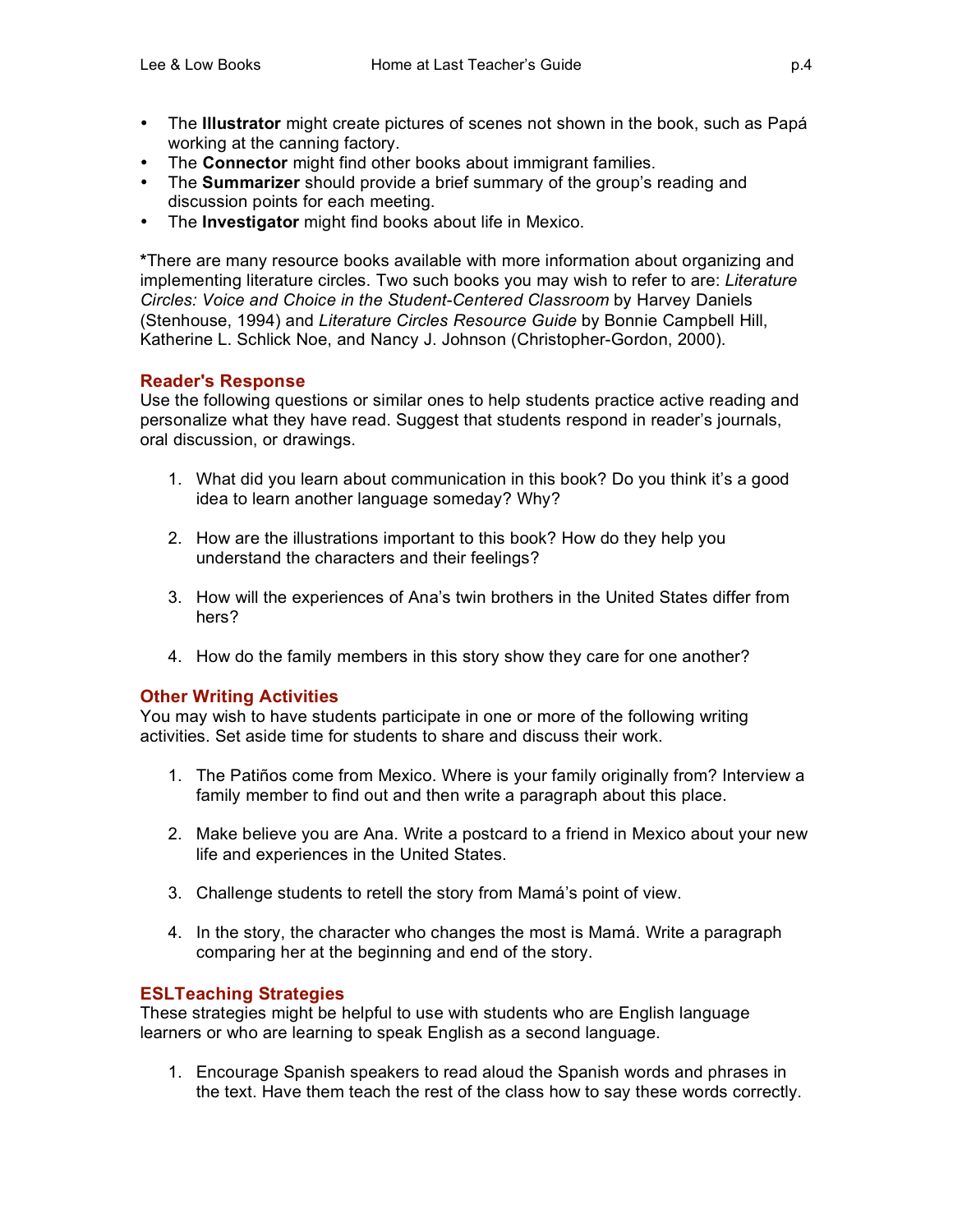Then ask the Spanish speakers to share other words or phrases that relate to the story. For example, students might tell their classmates the Spanish words for items in the grocery store. Have students make a chart showing the Spanish and English words for each phrase.

- 2. Preteach key English vocabulary to help keep English language learners focused on the story. Post essential key words in an accessible spot in the classroom.
- 3. Make an audiotape of the story and allow students to listen to it as they follow along in the book. Speak or read slowly so students can follow. Also be sure to explain idiomatic phrases such as "running a fever."

## **INTERDISCIPLINARY ACTIVITIES**

To integrate students' reading experiences with other subject areas, you may wish to have students complete some of the following activities.

#### **Language Arts**

Write the similes below on the chalkboard. Explain that a simile is a figure of speech that compares two unlike things using the word *like* or *as*. Ask students identify the two things being compared in each simile. Then talk about how

comparisons like these make the story more interesting to read.

- He [the clerk] shooed her [Mamá] away like he would a bird in the park.
- The bare windows looked like a row of open mouths in the growing darkness.

## **Social Studies**

- 1. Locate Mexico on a map or globe. Have students answer questions such as:
	- What countries share borders with Mexico?
	- **What is the capital of Mexico?**
	- **What body of water borders Mexico on the east? On the west?**
- 2. Students might research Mexico's cultural past and make posters showing things a visitor would see there.
- 3. Students might find it interesting to research the ways in which Mexico's food, clothing, music, and art have influenced United States culture. Then have students record and present the information graphically. They might make booklets; posters, charts, and/or graphs; a play or other dramatic performance; a computer presentation; and so on.

## **Citizenship**

Point out to students that not everyone in the book is patient or helpful to the Patiño family. Discuss how rude or unsympathetic behavior makes people feel. Then work with students to brainstorm a list of ways to make a newcomer, especially one from another country, feel at home in your classroom, school, and community. Encourage students to keep these ideas in mind during the year.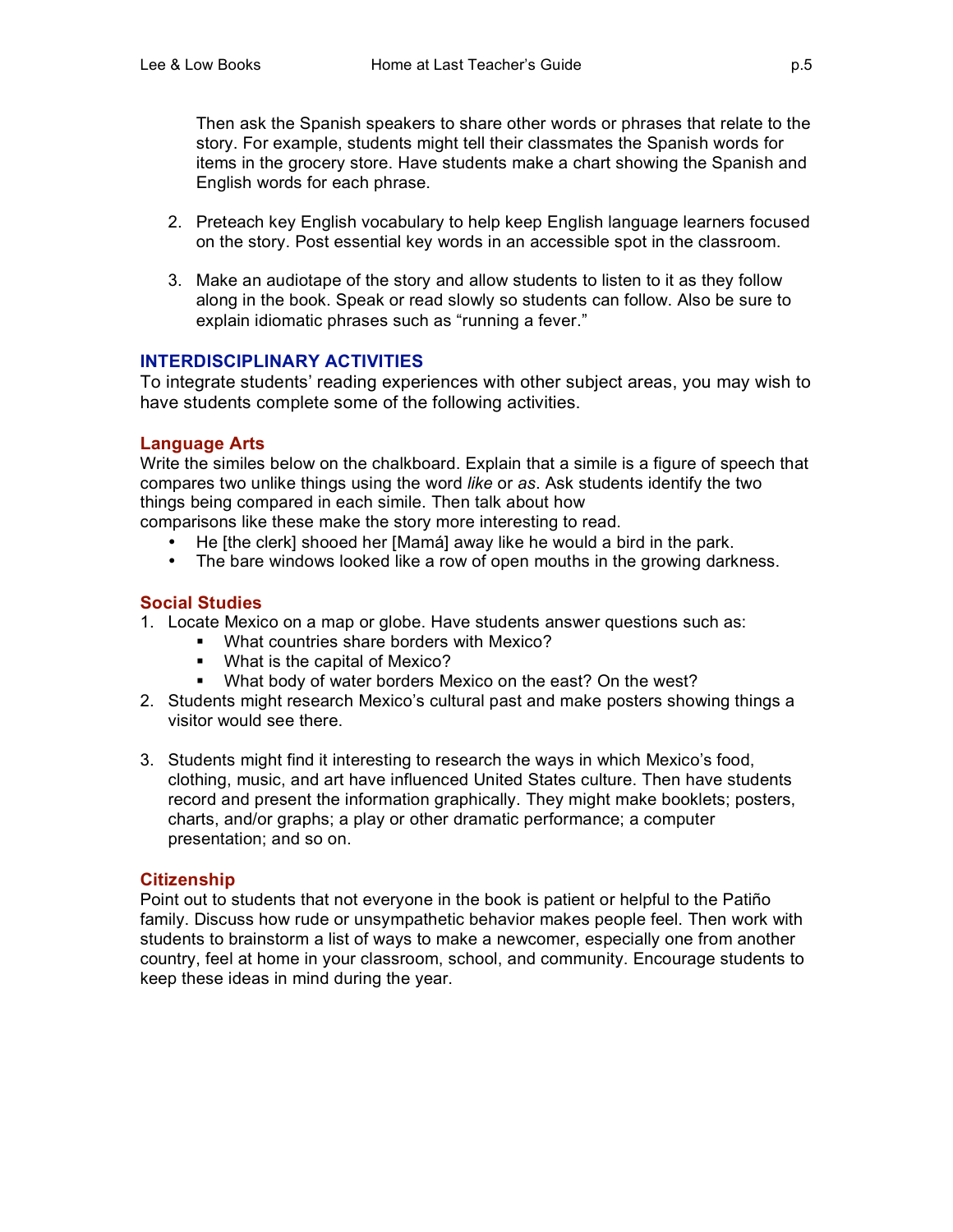## **ABOUT THE AUTHOR AND ILLUSTRATOR**

**Susan Middleton Elya** is a native of Urbandale, Iowa, and now lives in Danville, California, with her husband and their children. Elya, who has a degree in Spanish and a masters in English from Iowa State University, taught Spanish for ten years to junior high school students.

Elya is the author of three other books for LEE & LOW that teach Spanish to children. These are *Say Hola to Spanish* (1996), *Say Hola to Spanish, Otra Vez (Again!)* (1997), and *Say Hola to Spanish at the Circus* (2000).

**Felipe Davalos** is an award-winning illustrator of numerous children's books including All the Way to Morning, Punia and the King of Sharks: A Hawaiian Folktale, and Secret *Stars*, for which he was awarded a Pura Belpré Illustrator Award Honor. Davalos is a native of Mexico who now makes his home in Sacramento, California.

## **Awards & Honors**

- o "Choices," Cooperative Children's Book Center (CCBC)
- o Notable Social Studies Trade Books for Young People, NCSS/CBC

"A well-told story of triumph and family solidarity." *—Kirkus Reviews*

"The characters' growth and new experiences show how a family pulls together and makes its new surroundings 'home'." *—School Library Journal*

## **Resources on the Web**

Learn more about *Home at Last*: http://www.leeandlow.com/books/63/hc/home\_at\_last

View other **Active Reader Classroom Guides** at: http://www.leeandlow.com/p/teachers-latino\_hispanic.mhtml

## **Book Information**

\$7.95, PAPERBACK ISBN 978-158430-272-8 \$16.95, HARDCOVER ISBN 978-1-58430-020-5 8 1/2" x 9, 32 pages Interest Level: Grades 1-4 Reading Level: Grades 2-3 (Reading level based on the Spache Readability Formula) Themes: Immigration, Adjusting to a New Home, Learning a New Language, Mother-Daughter Relationships, Homesickness, Overcoming Obstacles, Self-Confidence, Latino Interest Accelerated Reader® Level/Points: 3.3/.5